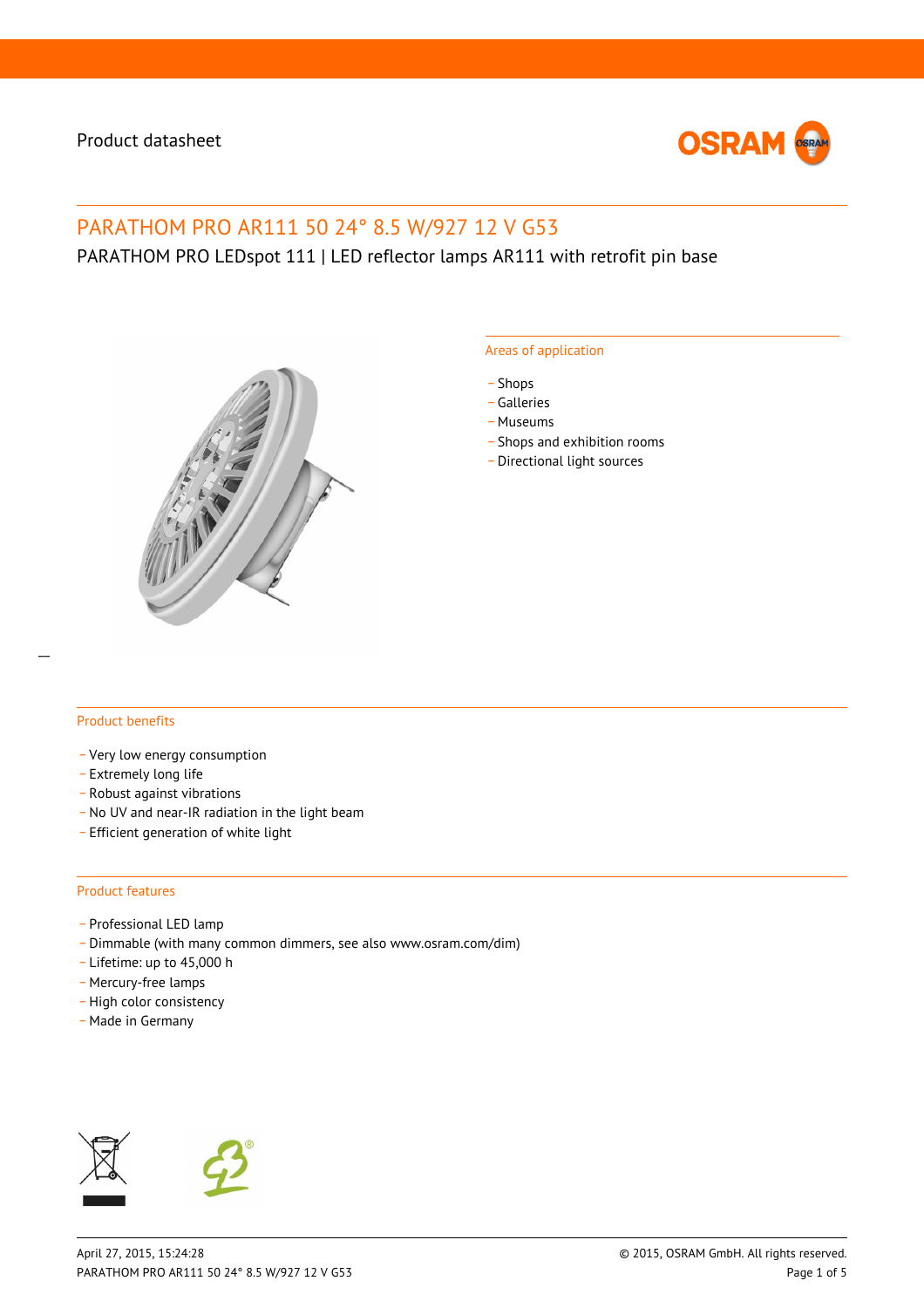### Technical data

### **Electrical data**

| Rated wattage                          | 8.50 W    |
|----------------------------------------|-----------|
| Nominal wattage                        | 8.50 W    |
| Nominal voltage                        | 12.0 V    |
| Claimed equiv. conventional lamp power | 50 W      |
| <b>Rated luminous flux</b>             | 450 lm    |
| <b>Operating frequency</b>             | $5060$ Hz |
| Power factor $\lambda$                 | 0.92      |

### **Photometrical data**

| <b>Nominal luminous flux</b>         | 450 lm     |  |
|--------------------------------------|------------|--|
| Color temperature                    | 2700 K     |  |
| Color rendering index Ra             | 90         |  |
| Light color (designation)            | Warm White |  |
| Standard deviation of color matching | $<$ 4 sdcm |  |
| Nominal useful luminous flux 90°     | 450 lm     |  |
| Rated useful luminous flux 90°       | 450 lm     |  |
| Rated peak intensity                 | 3000 cd    |  |

### **Light technical data**

| Beam angle                         | 24°    |
|------------------------------------|--------|
| Warm-up time (60 %)                | 0.00 s |
| <b>Starting time</b>               | 0.0 s  |
| Nominal beam angle                 | 24°    |
| Rated beam angle (half peak value) | 24.00° |

### **Dimensions & weight**

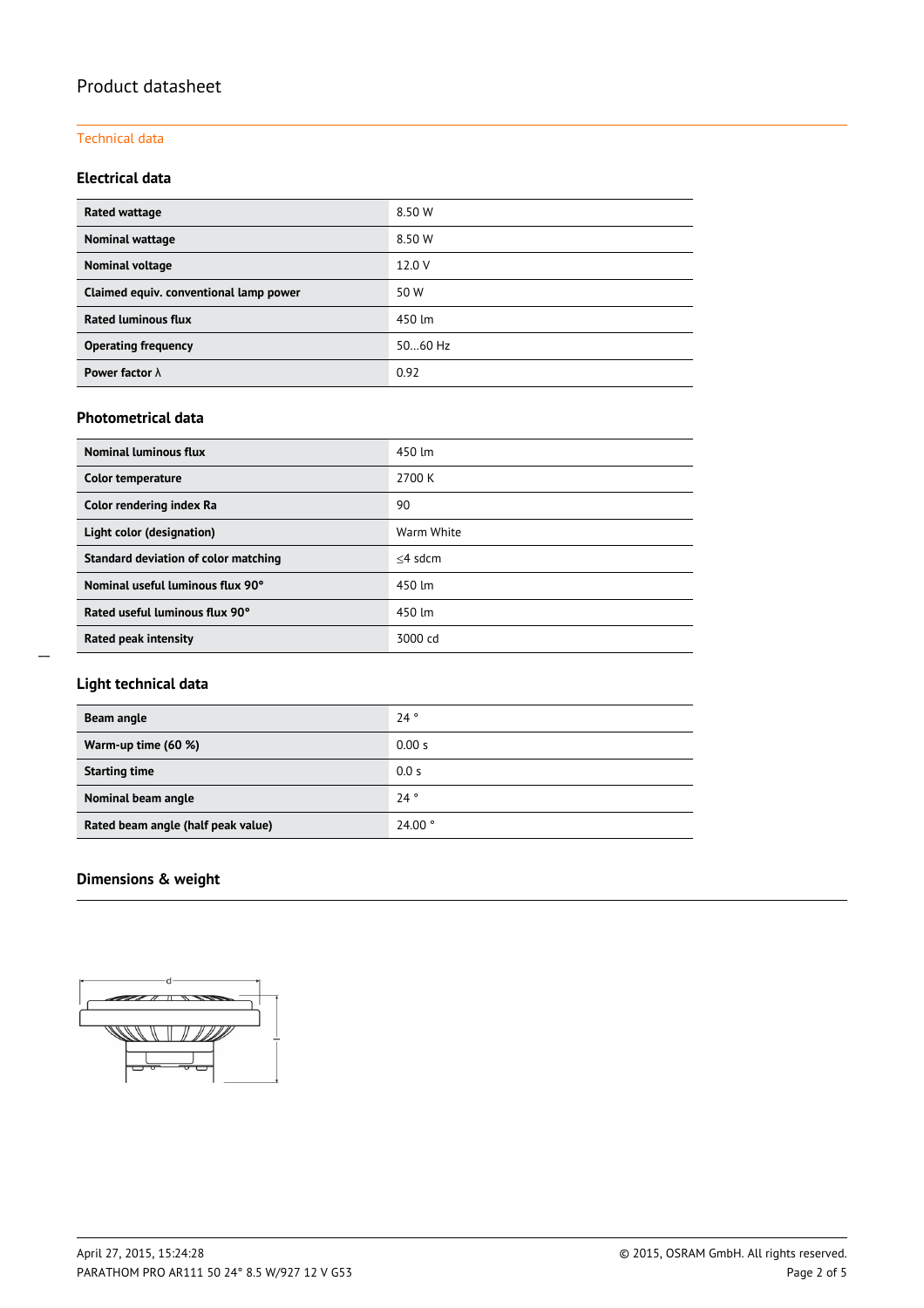| Overall length    | 58.5 mm            |
|-------------------|--------------------|
| <b>Diameter</b>   | $111.0 \text{ mm}$ |
| <b>Outer bulb</b> | AR111              |
| Length            | 58.5 mm            |
| Maximum diameter  | $111.0 \text{ mm}$ |

### **Lifespan**

| Nominal lamp life time                  | 45000 h |
|-----------------------------------------|---------|
|                                         |         |
| Rated lamp life time                    | 45000 h |
| Number of switching cycles              | 1000000 |
| Lumen main.fact.at end of nom.life time | 0.70    |

### **Additional product data**

| <b>Base (standard designation)</b> | G53                                                                                                                                                                                                                                                                                                                                                          |
|------------------------------------|--------------------------------------------------------------------------------------------------------------------------------------------------------------------------------------------------------------------------------------------------------------------------------------------------------------------------------------------------------------|
| Mercury-free                       | Yes                                                                                                                                                                                                                                                                                                                                                          |
| Appropriate disposal acc. to WEEE  | Yes                                                                                                                                                                                                                                                                                                                                                          |
| <b>Product remark</b>              | All technical parameters apply to the entire lamp/Due<br>to the complex production process for light-emitting<br>diodes, the typical values shown for the technical LED<br>parameters are purely statistical values that do not<br>necessarily match the actual technical parameters of<br>each individual product, which can vary from the<br>typical value |

 $\overline{a}$ 

1) With many common dimmers

### **Certificates & standards**

| <b>Energy efficiency class</b> |              |  |
|--------------------------------|--------------|--|
| <b>Energy consumption</b>      | 10 kWh/1000h |  |

### **Country specific categorizations**

| <b>ILCOS</b>    | DRR-8,5-12-G53-111/24 |
|-----------------|-----------------------|
| Order reference | PPAR111 5024 8.       |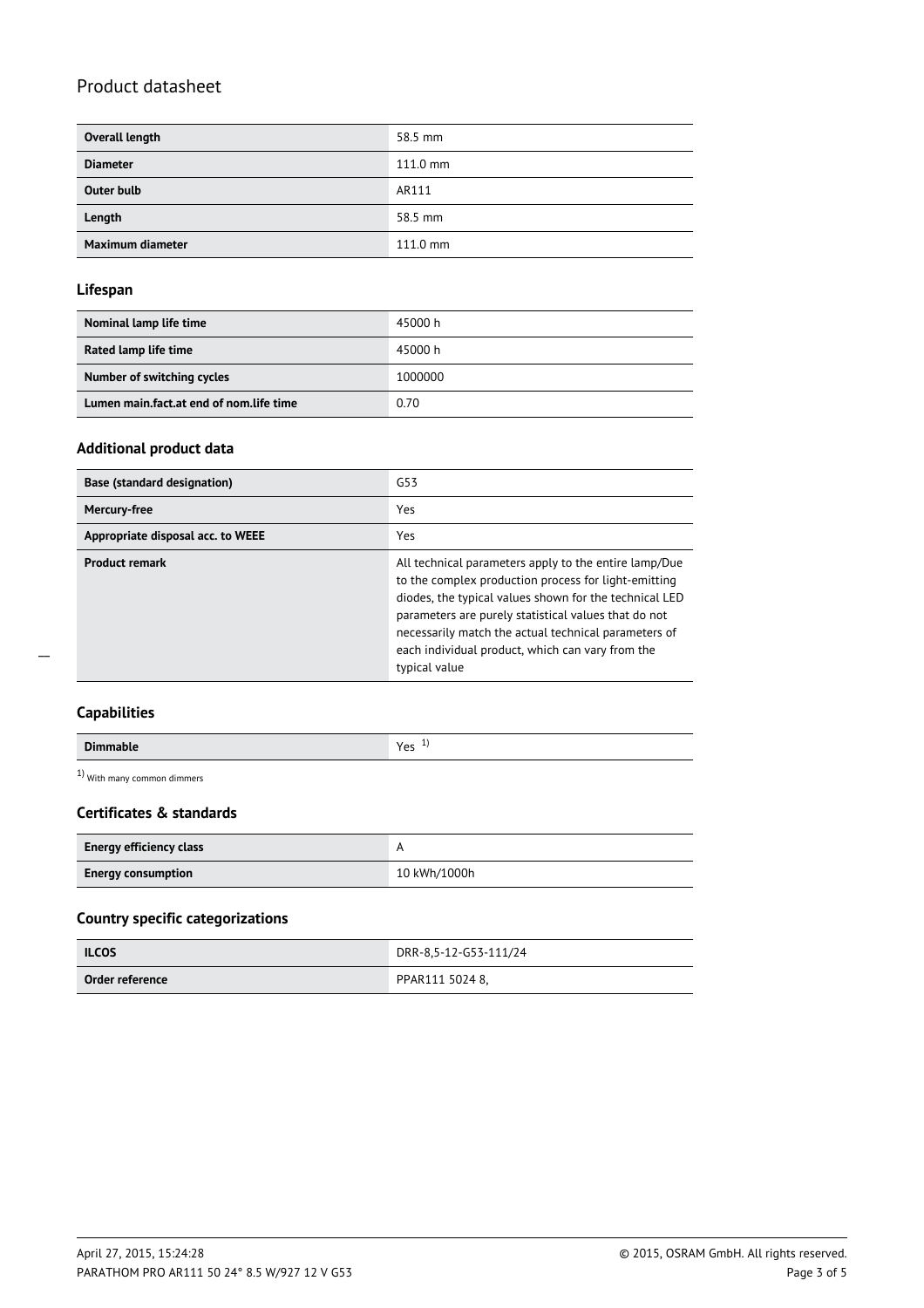### **Light Distribution**



Spectral power distribution



Guarantee

 $\overline{a}$ 

Equipment / Accessories

\_ Suitable for many commercially available electronic or conventional transformers

### Logistical Data

| <b>Product code</b><br><b>Product description</b><br>Packaging unit<br>(Pieces/Unit) | Volume<br>Dimensions (length<br>x width x height) | Gross weight |
|--------------------------------------------------------------------------------------|---------------------------------------------------|--------------|
|--------------------------------------------------------------------------------------|---------------------------------------------------|--------------|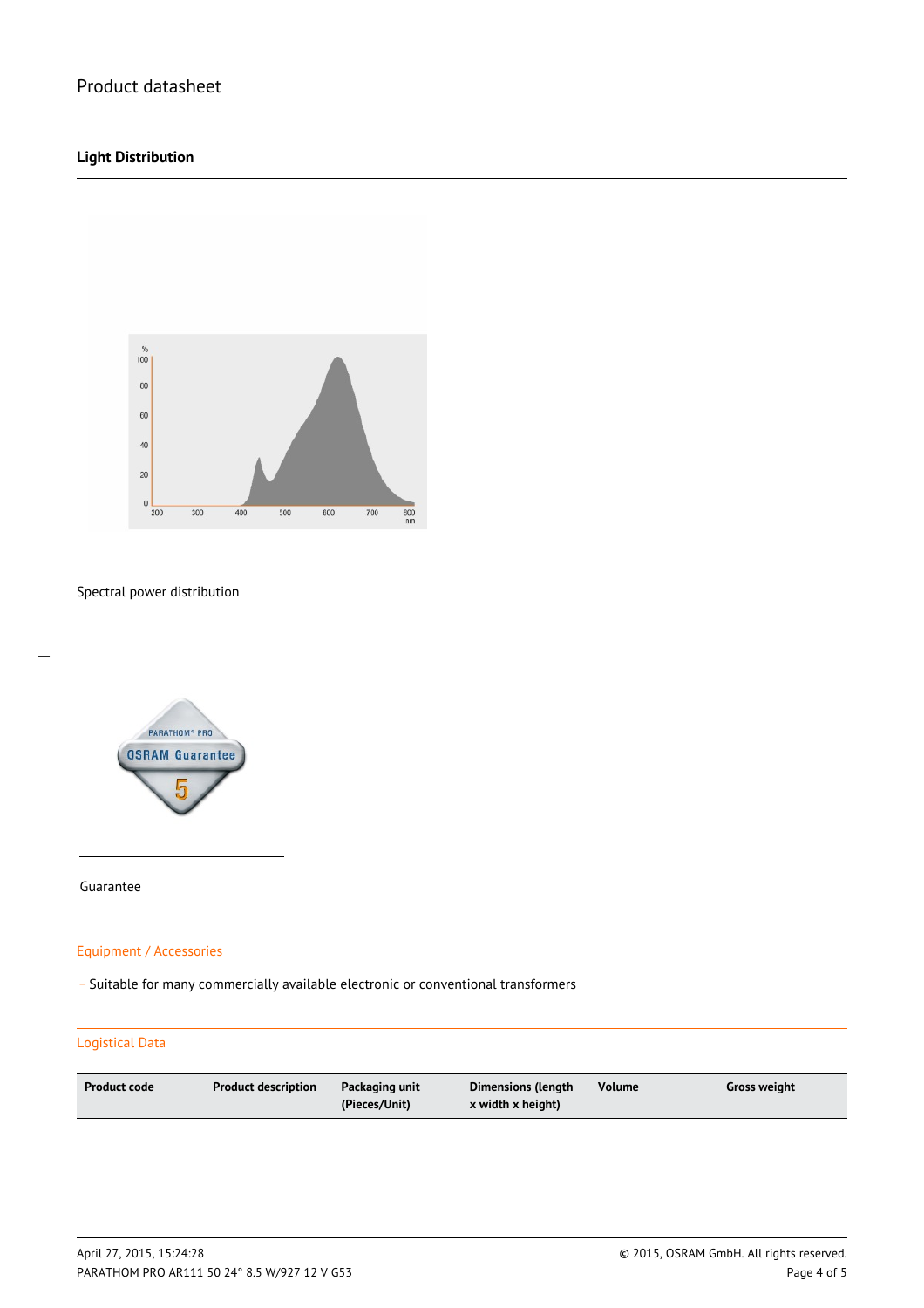| 4052899907720 | PARATHOM PRO     | Shipping carton box 275 mm x 185 mm x 6.61 dm <sup>3</sup> |        | 1341.00 g |
|---------------|------------------|------------------------------------------------------------|--------|-----------|
|               | AR111 50 24° 8.5 |                                                            | 130 mm |           |
|               | W/927 12 V G53   |                                                            |        |           |

The mentioned product code describes the smallest quantity unit which can be ordered. One shipping unit can contain one or more single products. When placing an order, for the quantity please enter single or multiples of a shipping unit.

#### References / Links

### For dimming conformity see

<www.osram.com/DIM>

For Guarantee see

 $\blacktriangleright$ <www.osram.com/guarantee>

For further products and actual information concerning LED lamps see

<www.osram.com/ledlamps> ▸

### Disclaimer

Subject to change without notice. Errors and omission excepted. Always make sure to use the most recent release.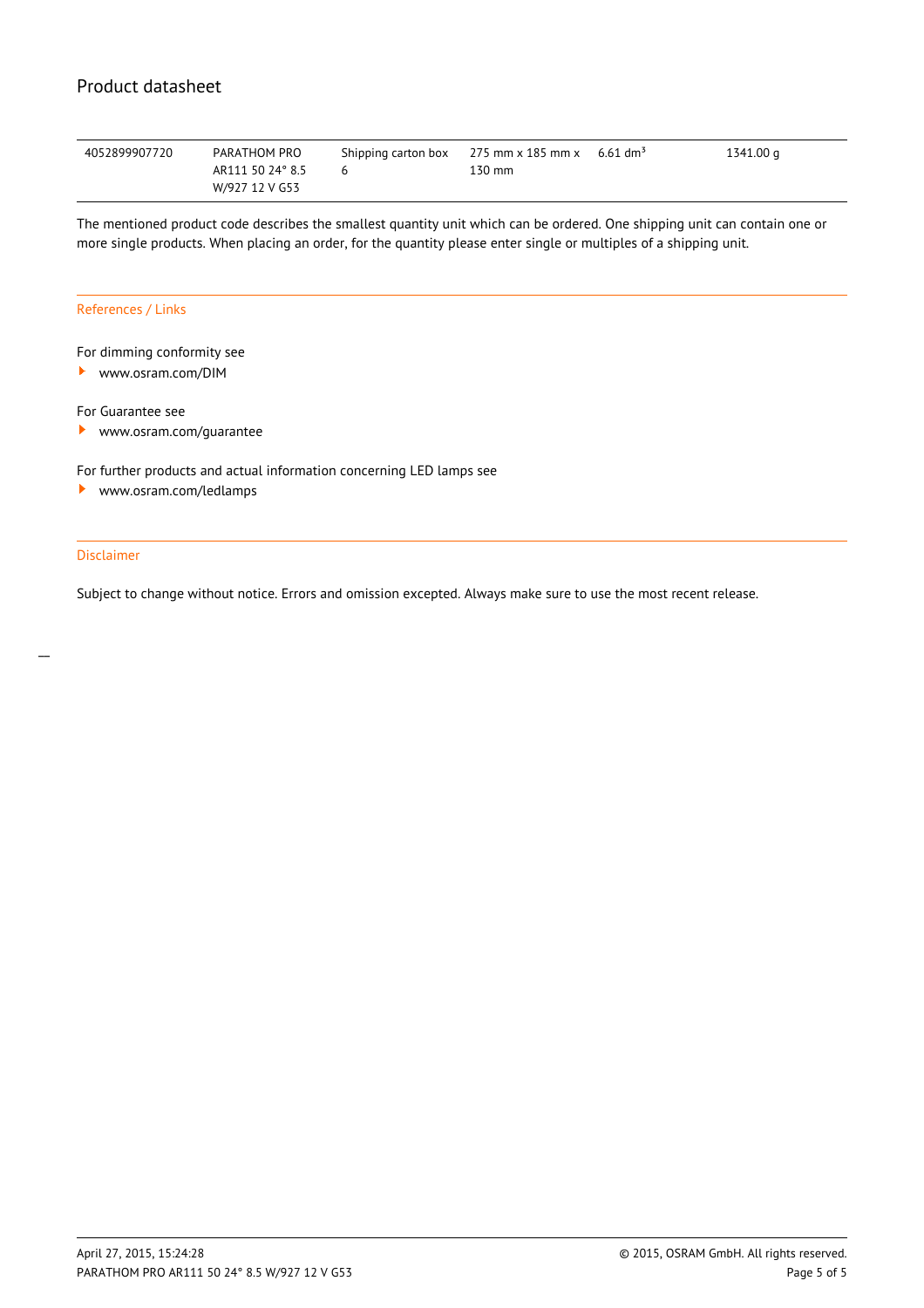

# PARATHOM PRO AR111 50 24° 8.5 W/930 12 V G53

PARATHOM PRO LEDspot 111 | LED reflector lamps AR111 with retrofit pin base



#### Areas of application

- \_ Shops
- \_ Galleries
- \_ Museums
- Shops and exhibition rooms
- \_ Directional light sources

### Product benefits

- \_ Very low energy consumption
- \_ Extremely long life
- \_ Robust against vibrations
- No UV and near-IR radiation in the light beam
- \_ Efficient generation of white light

#### Product features

- Professional LED lamp
- \_ Dimmable (with many common dimmers, see also www.osram.com/dim)
- \_ Lifetime: up to 45,000 h
- Mercury-free lamps
- High color consistency
- \_ Made in Germany



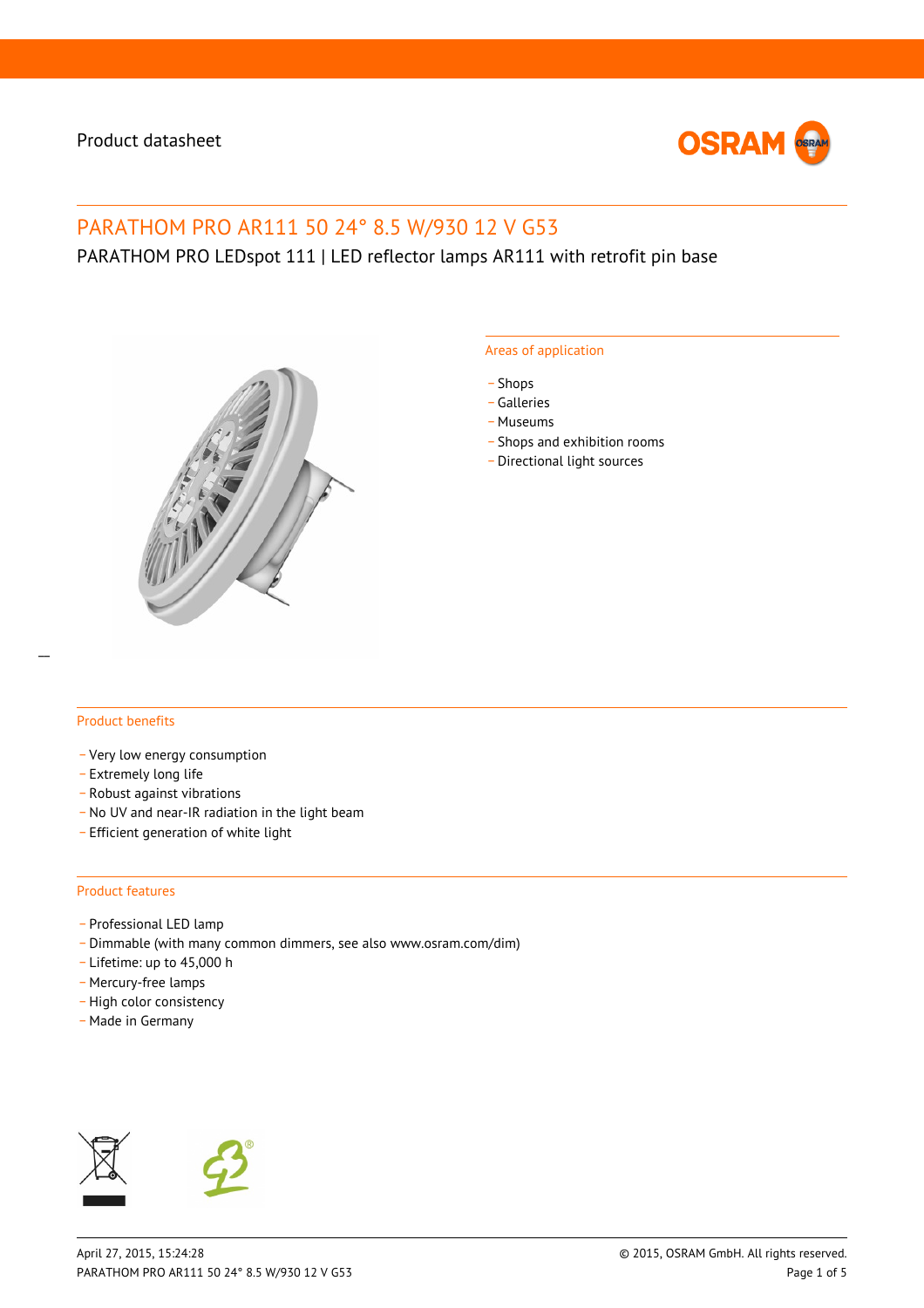### Technical data

### **Electrical data**

| Rated wattage                          | 8.50 W    |
|----------------------------------------|-----------|
| Nominal wattage                        | 8.50 W    |
| Nominal voltage                        | 12.0 V    |
| Claimed equiv. conventional lamp power | 50 W      |
| <b>Rated luminous flux</b>             | 450 lm    |
| <b>Operating frequency</b>             | $5060$ Hz |
| Power factor $\lambda$                 | 0.92      |

### **Photometrical data**

| Nominal luminous flux                | 450 lm     |
|--------------------------------------|------------|
| Color temperature                    | 3000 K     |
| Color rendering index Ra             | 90         |
| Light color (designation)            | Warm White |
| Standard deviation of color matching | $<$ 4 sdcm |
| Nominal useful luminous flux 90°     | 450 lm     |
| Rated useful luminous flux 90°       | 450 lm     |
| Rated peak intensity                 | 3000 cd    |

### **Light technical data**

| Beam angle                         | 24°    |
|------------------------------------|--------|
| Warm-up time (60 %)                | 0.00 s |
| <b>Starting time</b>               | 0.0 s  |
| Nominal beam angle                 | 24°    |
| Rated beam angle (half peak value) | 24.00° |

### **Dimensions & weight**

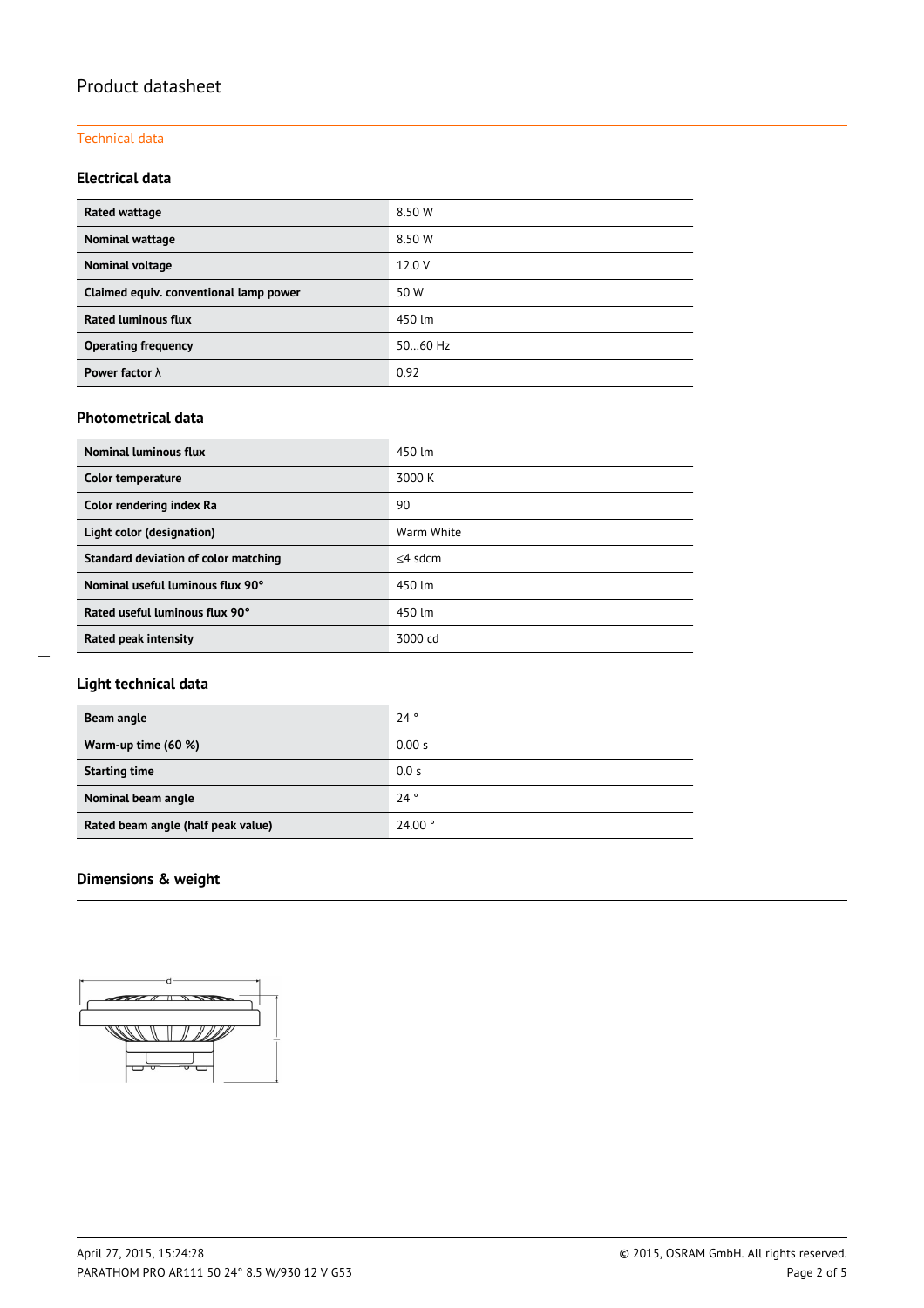| Overall length    | 58.5 mm            |
|-------------------|--------------------|
| <b>Diameter</b>   | $111.0 \text{ mm}$ |
| <b>Outer bulb</b> | AR111              |
| Length            | 58.5 mm            |
| Maximum diameter  | $111.0 \text{ mm}$ |

### **Lifespan**

| Nominal lamp life time                  | 45000 h |
|-----------------------------------------|---------|
|                                         |         |
| Rated lamp life time                    | 45000 h |
| Number of switching cycles              | 1000000 |
| Lumen main.fact.at end of nom.life time | 0.70    |

### **Additional product data**

| <b>Base (standard designation)</b> | G53                                                                                                                                                                                                                                                                                                                                                          |
|------------------------------------|--------------------------------------------------------------------------------------------------------------------------------------------------------------------------------------------------------------------------------------------------------------------------------------------------------------------------------------------------------------|
| Mercury-free                       | Yes                                                                                                                                                                                                                                                                                                                                                          |
| Appropriate disposal acc. to WEEE  | Yes                                                                                                                                                                                                                                                                                                                                                          |
| <b>Product remark</b>              | All technical parameters apply to the entire lamp/Due<br>to the complex production process for light-emitting<br>diodes, the typical values shown for the technical LED<br>parameters are purely statistical values that do not<br>necessarily match the actual technical parameters of<br>each individual product, which can vary from the<br>typical value |

 $\overline{a}$ 

| <b>Dimmable</b> | $V_{\alpha r}$<br><b>.</b><br>ີ |
|-----------------|---------------------------------|

1) With many common dimmers

### **Certificates & standards**

| <b>Energy efficiency class</b> |              |
|--------------------------------|--------------|
| <b>Energy consumption</b>      | 10 kWh/1000h |

### **Country specific categorizations**

| <b>ILCOS</b>    | DRR-8,5-12-G53-111/24 |
|-----------------|-----------------------|
| Order reference | PPAR111 5024 8,       |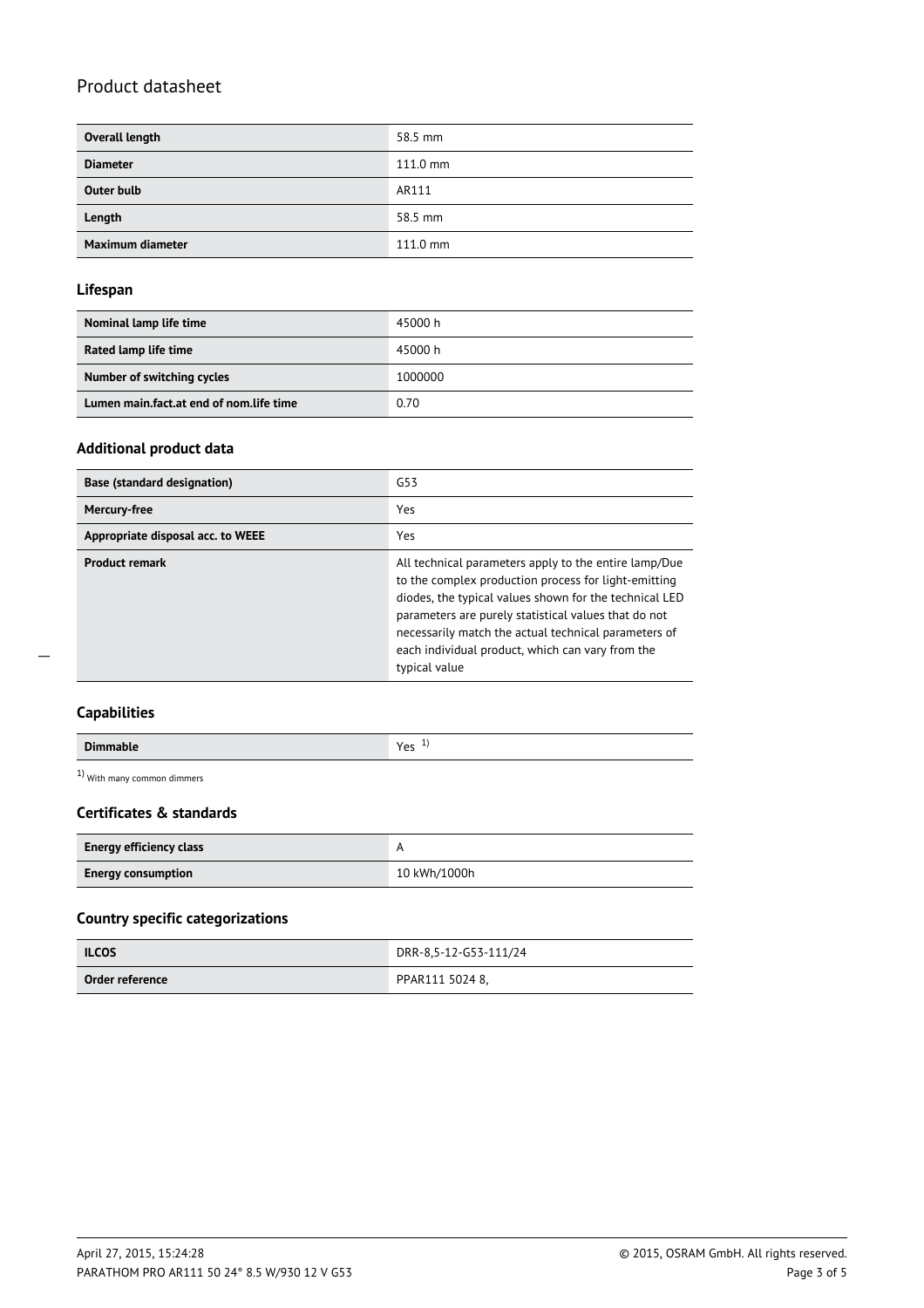### **Light Distribution**



#### Spectral power distribution



Guarantee

 $\overline{a}$ 

### Equipment / Accessories

\_ Suitable for many commercially available electronic or conventional transformers

### Logistical Data

| <b>Product code</b><br>Product description | Packaging unit<br>(Pieces/Unit) | Dimensions (length<br>x width x height) | <b>Volume</b> | Gross weight |
|--------------------------------------------|---------------------------------|-----------------------------------------|---------------|--------------|
|--------------------------------------------|---------------------------------|-----------------------------------------|---------------|--------------|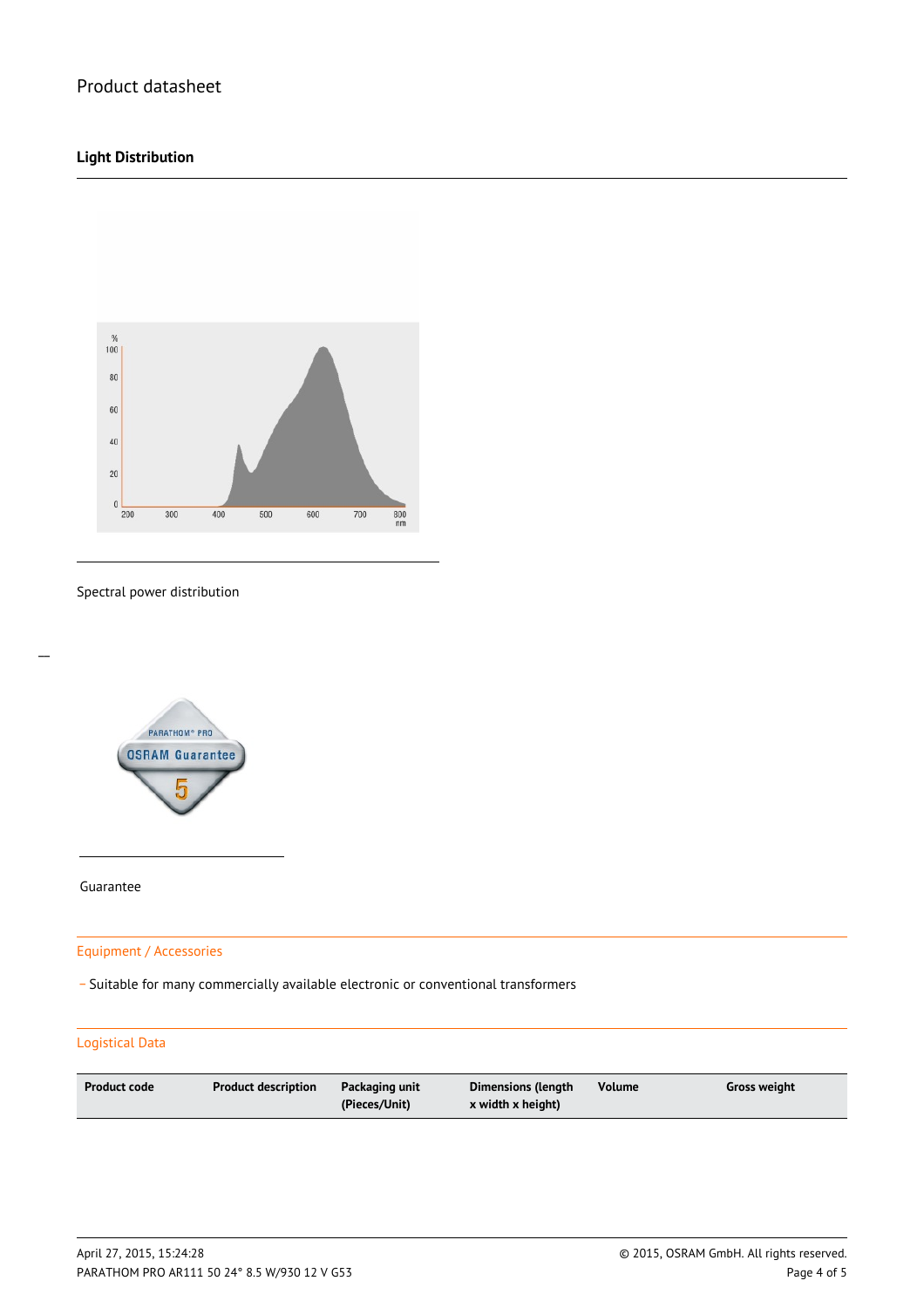| 4052899907737 | PARATHOM PRO     | Shipping carton box 275 mm x 185 mm x 6.61 dm <sup>3</sup> |        | 1341.00 g |
|---------------|------------------|------------------------------------------------------------|--------|-----------|
|               | AR111 50 24° 8.5 |                                                            | 130 mm |           |
|               | W/930 12 V G53   |                                                            |        |           |

The mentioned product code describes the smallest quantity unit which can be ordered. One shipping unit can contain one or more single products. When placing an order, for the quantity please enter single or multiples of a shipping unit.

#### References / Links

### For dimming conformity see

<www.osram.com/DIM>

For Guarantee see

 $\blacktriangleright$ <www.osram.com/guarantee>

For further products and actual information concerning LED lamps see

<www.osram.com/ledlamps> ▸

### Disclaimer

Subject to change without notice. Errors and omission excepted. Always make sure to use the most recent release.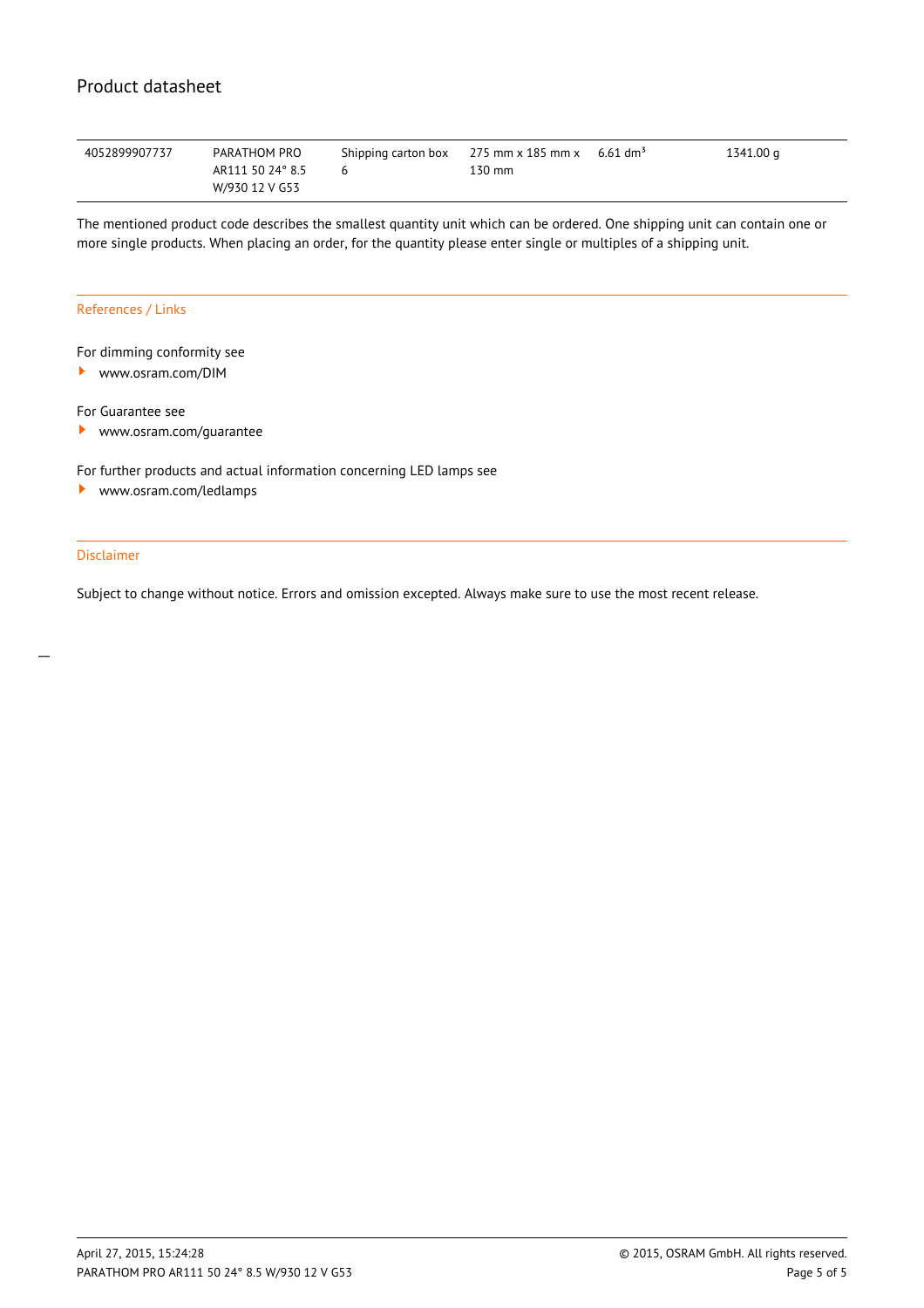

# PARATHOM PRO AR111 50 24° 8.5 W/940 12 V G53

PARATHOM PRO LEDspot 111 | LED reflector lamps AR111 with retrofit pin base



#### Areas of application

- \_ Shops
- \_ Galleries
- \_ Museums
- Shops and exhibition rooms
- \_ Directional light sources

### Product benefits

- \_ Very low energy consumption
- \_ Extremely long life
- \_ Robust against vibrations
- No UV and near-IR radiation in the light beam
- \_ Efficient generation of white light

#### Product features

- Professional LED lamp
- \_ Dimmable (with many common dimmers, see also www.osram.com/dim)
- \_ Lifetime: up to 45,000 h
- Mercury-free lamps
- High color consistency
- \_ Made in Germany



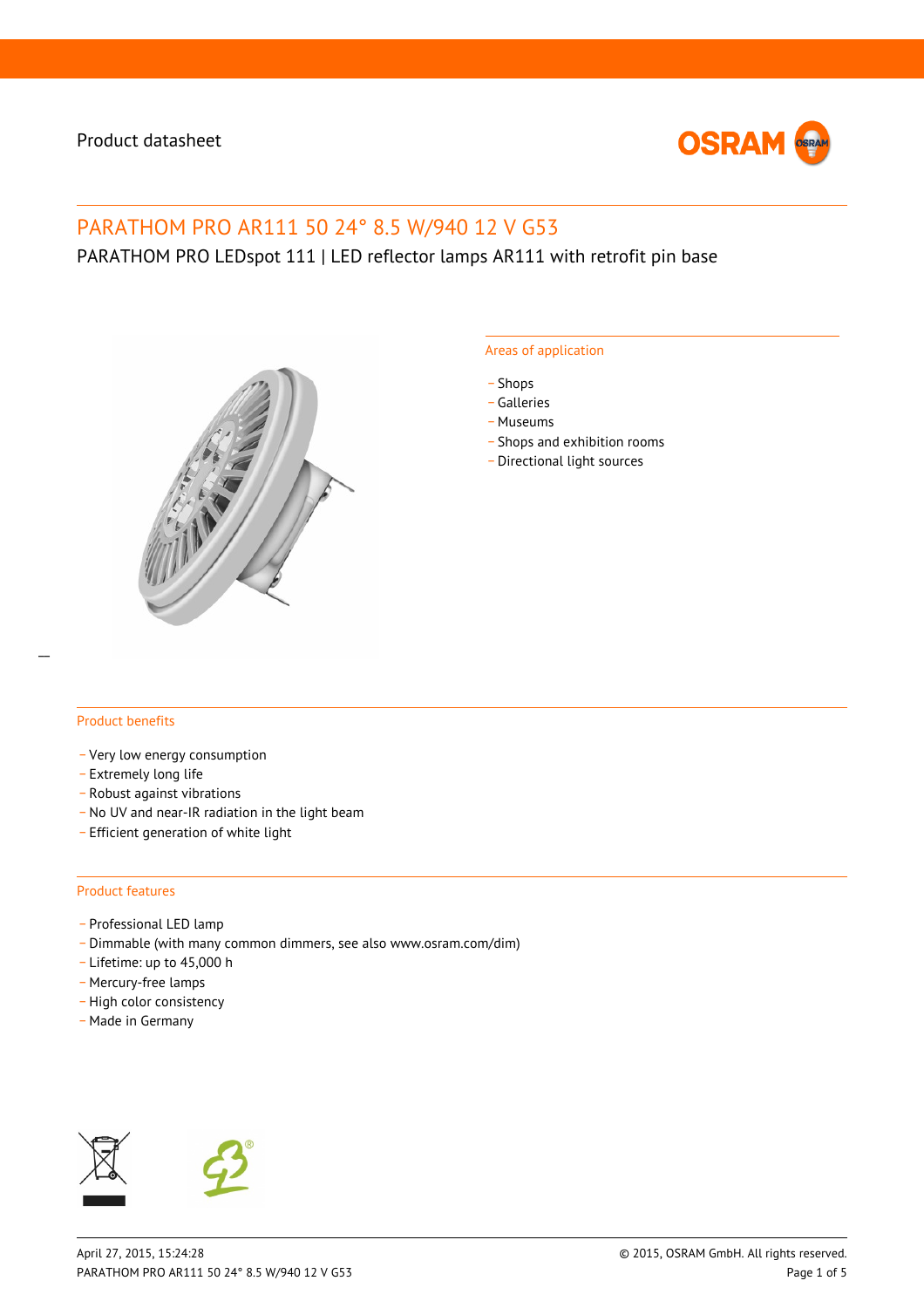### Technical data

### **Electrical data**

| <b>Rated wattage</b>                   | 8.50 W  |
|----------------------------------------|---------|
| <b>Nominal wattage</b>                 | 8.50 W  |
| Nominal voltage                        | 12.0 V  |
| Claimed equiv. conventional lamp power | 50 W    |
| <b>Rated luminous flux</b>             | 450 lm  |
| <b>Operating frequency</b>             | 5060 Hz |
| Power factor $\lambda$                 | 0.92    |

### **Photometrical data**

| <b>Nominal luminous flux</b>         | 450 lm     |
|--------------------------------------|------------|
| Color temperature                    | 4000 K     |
| Color rendering index Ra             | 90         |
| Light color (designation)            | Cool White |
| Standard deviation of color matching | $<$ 4 sdcm |
| Nominal useful luminous flux 90°     | 450 lm     |
| Rated useful luminous flux 90°       | 450 lm     |
| Rated peak intensity                 | 3300 cd    |

### **Light technical data**

| Beam angle                         | 24°    |
|------------------------------------|--------|
| Warm-up time (60 %)                | 0.00 s |
| <b>Starting time</b>               | 0.0 s  |
| Nominal beam angle                 | 24°    |
| Rated beam angle (half peak value) | 24.00° |

### **Dimensions & weight**

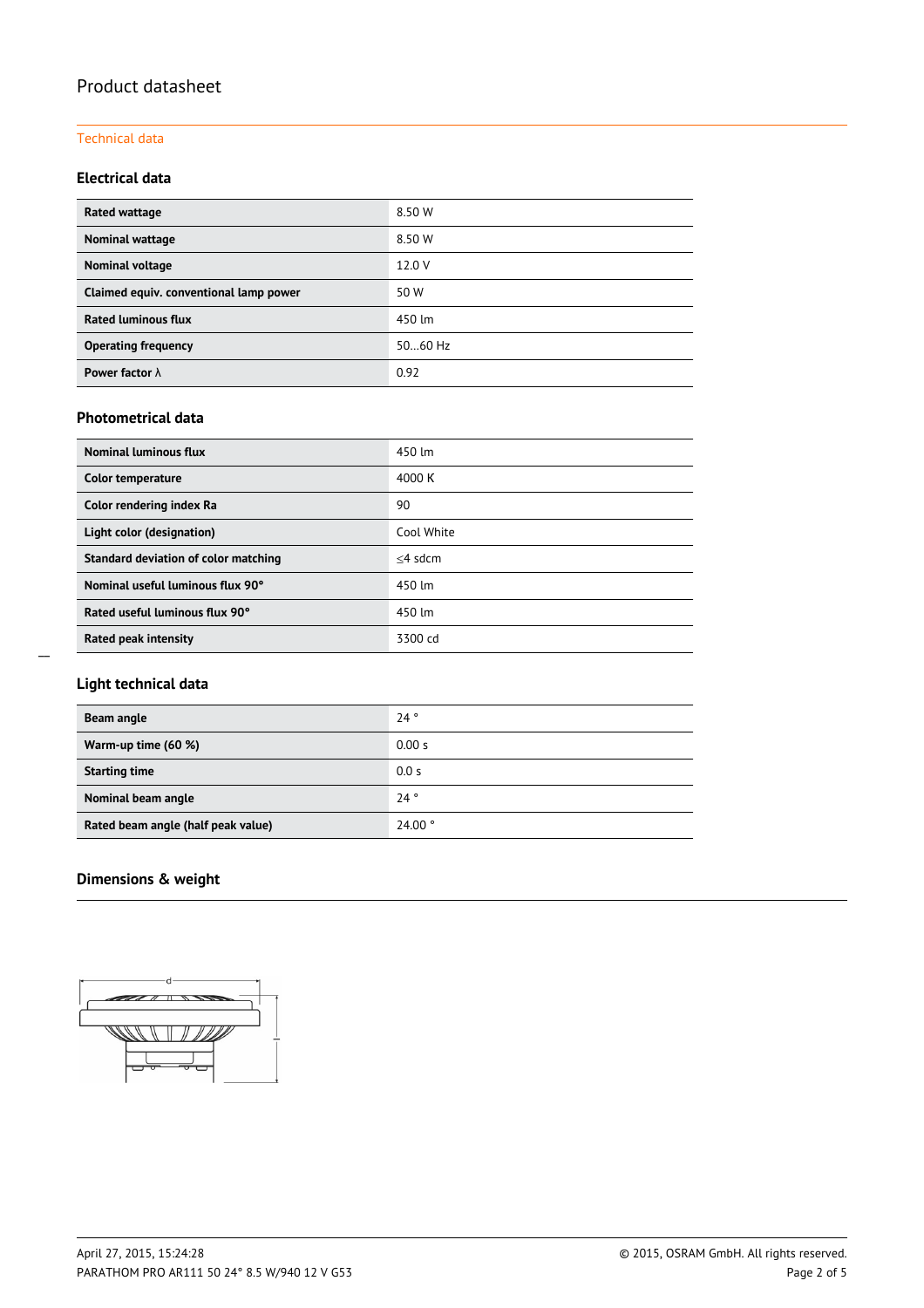| Overall length    | 58.5 mm            |
|-------------------|--------------------|
| <b>Diameter</b>   | $111.0 \text{ mm}$ |
| <b>Outer bulb</b> | AR111              |
| Length            | 58.5 mm            |
| Maximum diameter  | $111.0 \text{ mm}$ |

### **Lifespan**

| Nominal lamp life time                  | 45000 h |
|-----------------------------------------|---------|
| Rated lamp life time                    | 45000 h |
| Number of switching cycles              | 1000000 |
| Lumen main.fact.at end of nom.life time | 0.70    |

### **Additional product data**

| <b>Base (standard designation)</b> | G53                                                                                                                                                                                                                                                                                                                                                          |
|------------------------------------|--------------------------------------------------------------------------------------------------------------------------------------------------------------------------------------------------------------------------------------------------------------------------------------------------------------------------------------------------------------|
| Mercury-free                       | Yes                                                                                                                                                                                                                                                                                                                                                          |
| Appropriate disposal acc. to WEEE  | Yes                                                                                                                                                                                                                                                                                                                                                          |
| <b>Product remark</b>              | All technical parameters apply to the entire lamp/Due<br>to the complex production process for light-emitting<br>diodes, the typical values shown for the technical LED<br>parameters are purely statistical values that do not<br>necessarily match the actual technical parameters of<br>each individual product, which can vary from the<br>typical value |

 $\overline{a}$ 

| <b>Dimmable</b> | $V_{\alpha r}$<br><b>.</b><br>ີ |
|-----------------|---------------------------------|

1) With many common dimmers

### **Certificates & standards**

| <b>Energy efficiency class</b> |              |  |
|--------------------------------|--------------|--|
| <b>Energy consumption</b>      | 10 kWh/1000h |  |

### **Country specific categorizations**

| <b>ILCOS</b>    | DRR-8,5-12-G53-111/24 |  |
|-----------------|-----------------------|--|
| Order reference | PPAR111 5024 8,       |  |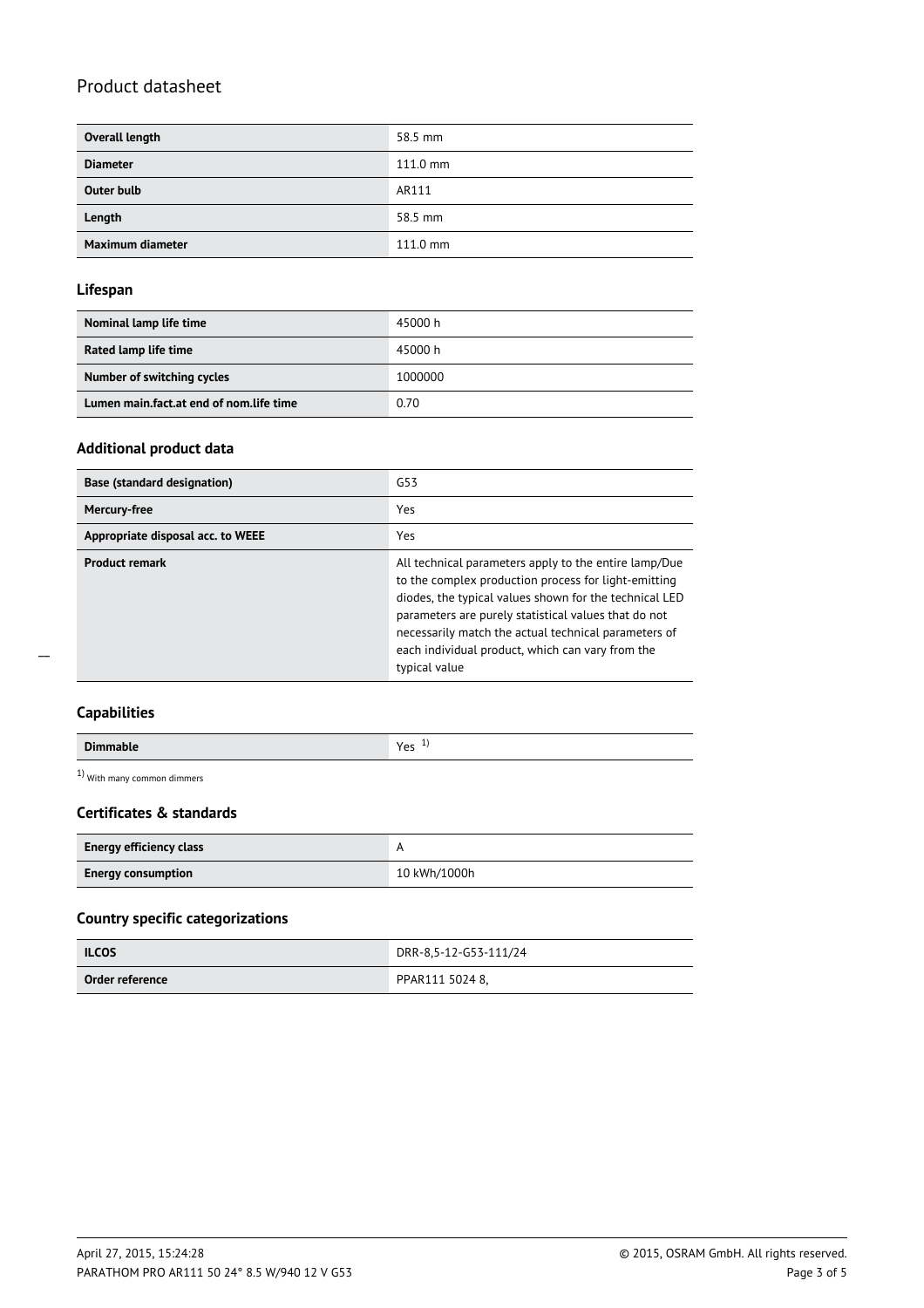### **Light Distribution**



#### Spectral power distribution



Guarantee

 $\overline{a}$ 

### Equipment / Accessories

\_ Suitable for many commercially available electronic or conventional transformers

### Logistical Data

| <b>Product code</b><br>Volume<br><b>Product description</b><br>Dimensions (length<br>Packaging unit<br>Gross weight<br>(Pieces/Unit)<br>x width x height) |  |
|-----------------------------------------------------------------------------------------------------------------------------------------------------------|--|
|-----------------------------------------------------------------------------------------------------------------------------------------------------------|--|